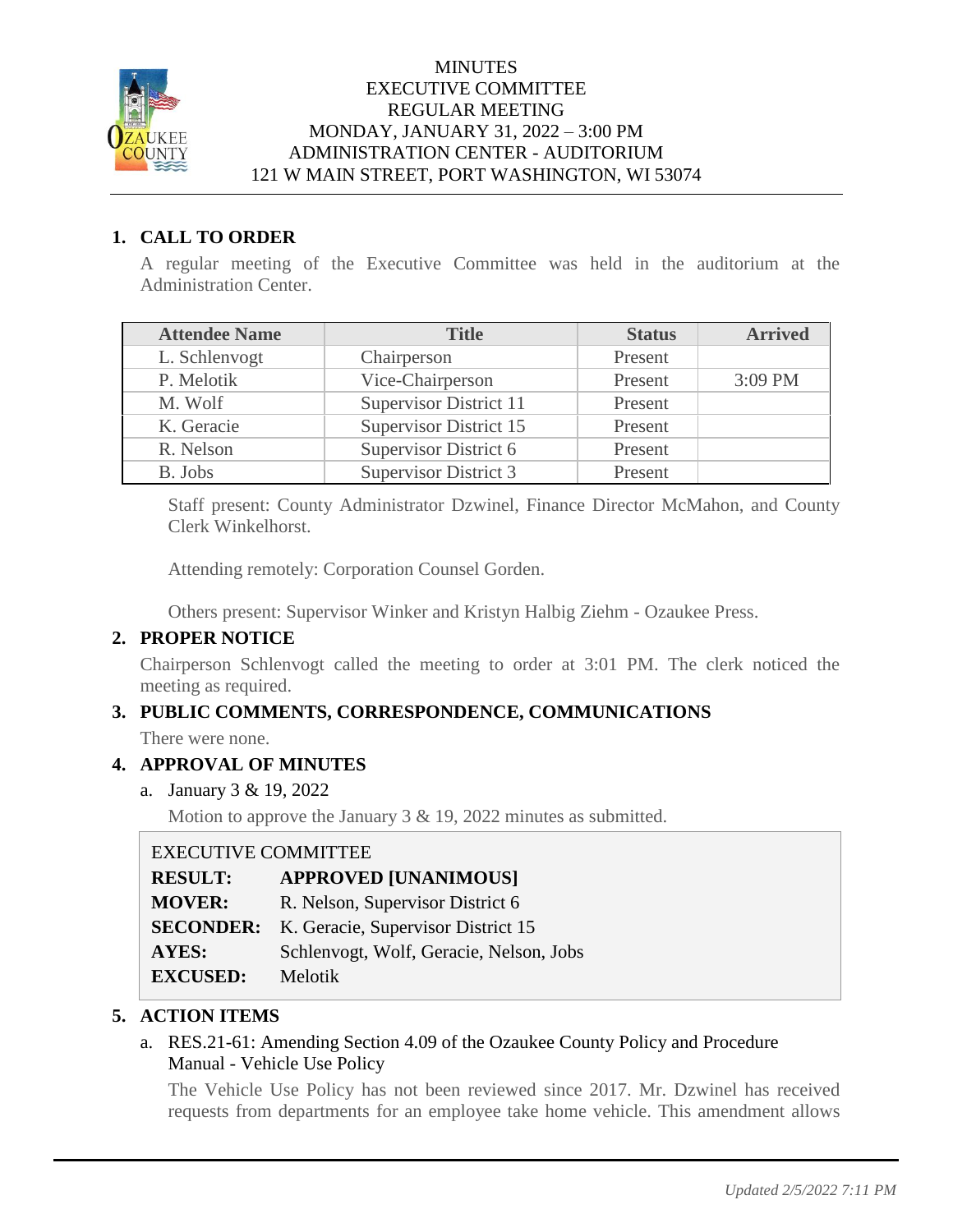all requests to be approved by the County Administrator and creates a reporting mechanism on an annual basis.

Question on the personal use valuation. Mr. McMahon will further review.

Motion to approve the resolution amending the Vehicle Use Policy. This resolution will move forward to the County Board for final action.

| <b>EXECUTIVE COMMITTEE</b> |                                         |  |
|----------------------------|-----------------------------------------|--|
| <b>RESULT:</b>             | <b>APPROVED [UNANIMOUS]</b>             |  |
| <b>MOVER:</b>              | R. Nelson, Supervisor District 6        |  |
| <b>SECONDER:</b>           | M. Wolf, Supervisor District 11         |  |
| <b>AYES:</b>               | Schlenvogt, Wolf, Geracie, Nelson, Jobs |  |
| <b>EXCUSED:</b>            | Melotik                                 |  |

b. Resolution: Amending the Ozaukee County Policy and Procedure Manual Section 2.05(2) –Term Limits for County Board Chairperson, Vice-Chairperson, and 2nd Vice-Chairperson

Supervisor Winker has requested to bring this resolution forward to the County Board. Per the County Board rules, Chairperson Schlenvogt has referred the resolution to the Executive Committee.

Supervisor Winker is proposing in this resolution to mirror what is currently the language for the committee and committee chairperson term limits in the County Board rules.

3:09 PM Supervisor Melotik in attendance.

Discussion/comments on the time commitment and effort involved with chairperson position, developing leadership, binding future boards, and history behind the current term limits.

Ms. Gorden expressed her concerns with applying term limits which are not consistent with statute and may mislead other members, and binding future boards.

Motion made by Supervisor Wolf to approve the resolution adding at the end of the "Further Resolved paragraph…….April 19, 2022. *The limit will be three terms beginning with the 2022-24 term.*" Motion fails for lack of a second.

Supervisor Winker will move the resolution forward to the County Board for final action in March.

# **6. DISCUSSION ITEMS**

- a. Schedule of County Board Meetings
	- February 16 ARPA

### **7. COUNTY ADMINISTRATOR'S REPORT**

### a. American Rescue Plan Act Final Rule

The Final Rule has been released, staff will present to the County Board February 16.